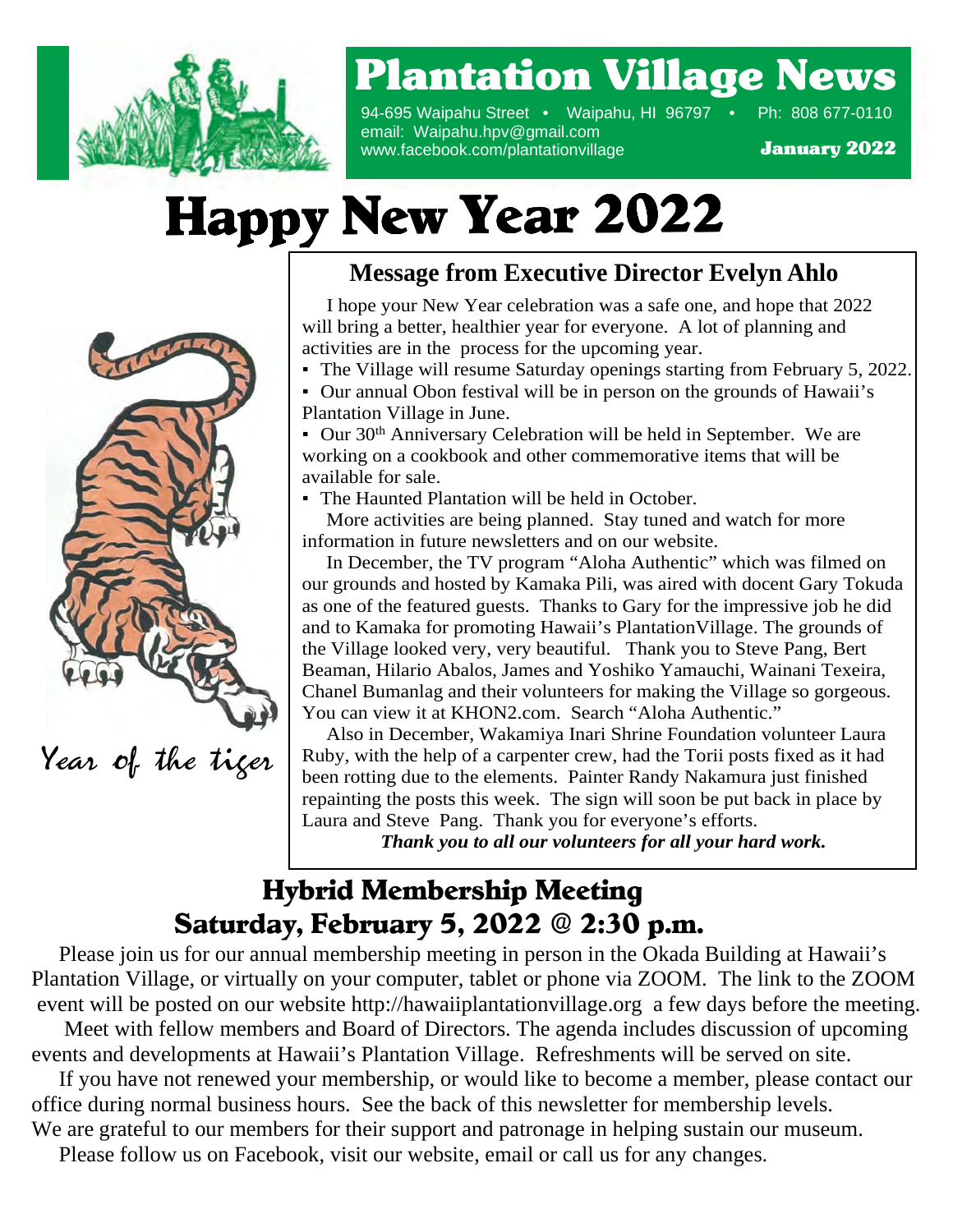

As Hawaii's Plantation Village looks forward to celebrating its 30th Anniversary next year we want to reflect on the past years as to how it all started, beginning even before the museum was dedicated in 1992. Future articles will highlight the eight ethnic groups represented here plus others who contributed to  $2022$  the sugar plantation contract experience.

#### **The Portuguese Immigrants**

 As you walk in our outdoor museum, the Chinese Society building is followed by the Portuguese home, which includes a separate kitchen replicated from the Nishi Japanese Camp in Waipahu. Wood burning stoves created heat and smoke which made it necessary to be apart from the main house. The *forno* is a typical outdoor bread oven used by the Europeans, and bread was baked at least once a week. Some *fornos* served a community of families who took turns baking bread. The main house was measured from the original at Camp Poamoho in Central O'ahu. It is dedicated to William Allen Patterson who was born in Waipahu in 1899. His father was the Head Luna for Waipahu Plantation in 1900. His mother's family was from Madeira. Patterson would go on to start United Airlines in 1935.

 The Portuguese were the second group of sustained immigrants to the Sandwich Islands as it was known in the 1800s. About 20,000 immigrated, most from the Azores Islands, also known as the Western Islands; the second largest group came from the Madeira Islands, located west of Morocco. Later, mainland Portuguese started arriving. Unlike the Chinese immigrants, most Portuguese came as families since the men were not willing to leave their families behind. Like many of the contract laborers, they hoped for a better life. Their wish was to someday own land. Their long voyage averaged several months as they traveled around the Cape of Good Hope and through the Strait of Magellan.

 The Portuguese are mostly noted for bringing *malassadas* and sweet bread; the Madeirans also brought a musical instrument called the *braguinha*, which we now know as the *ukelele* in Hawaii.

#### **The Puerto Rican Immigrants**

The next house is the Puerto Rican home with a separate kitchen also. Puerto Rican contract laborers started arriving in late 1900s, mainly due to a devastating hurricane which struck their island. About 5,000 were recruited to our sugar plantations. They sailed to New Orleans, Louisiana and traveled by train to San Francisco and Los Angeles before sailing to Hawaii. Most came as families.

 Puerto Rican music is often called *Kachi Kachi* music, a Japanese term for something they heard in the music. Some of their favorite foods are *Gandule* Rice and *Pasteles*, their version of *tamales.* Seeds from the *achiote,* or lipstick plant, were used to make a red dye cooked in oil to give a red color to the *Gandule* Rice. *Achiote* powder can now be purchased in packets instead of making the oil. The root of the tapioca was used like a potato in times of famine and was the original ingredient for *pasteles*. Nowadays, Chinese bananas are used instead.

| <b>Executive Director:</b> Evelyn Ahlo                                                                                                                                                                                                                                                                      | <b>Bilharacos</b> (Portuguese Pumpkin Sweets)                                                                   |                                                                                                                                                                                                                      |
|-------------------------------------------------------------------------------------------------------------------------------------------------------------------------------------------------------------------------------------------------------------------------------------------------------------|-----------------------------------------------------------------------------------------------------------------|----------------------------------------------------------------------------------------------------------------------------------------------------------------------------------------------------------------------|
| <b>2021Board of Directors</b><br><b>President</b> Deanna Espinas<br>1st Vice-president Dan Nelson<br>2 <sup>nd</sup> Vice-president William Rol<br><b>Secretary</b> Clement Bautista<br>Treasurer Glenn Ifuku<br>Robert Castro Lorene Ono<br>John Shockley Carol Takahashi<br>Yoshiko Yamauchi Stephen Yuen | 1 large can pumpkin<br>$1\frac{1}{2}$ - 1 $\frac{3}{4}$ cups flour<br>3 eggs<br>1 1/4 tsp cinnamon<br>cinnamon. | $1\,\mathcal{V}_4$ cup sugar<br>1 tsp salt<br>1 1/2 tsp baking powder<br>1 tsp vanilla<br>Combine ingredients and drop by teaspoon and fry in a little<br>oil until browned and cooked. Roll in granulated sugar and |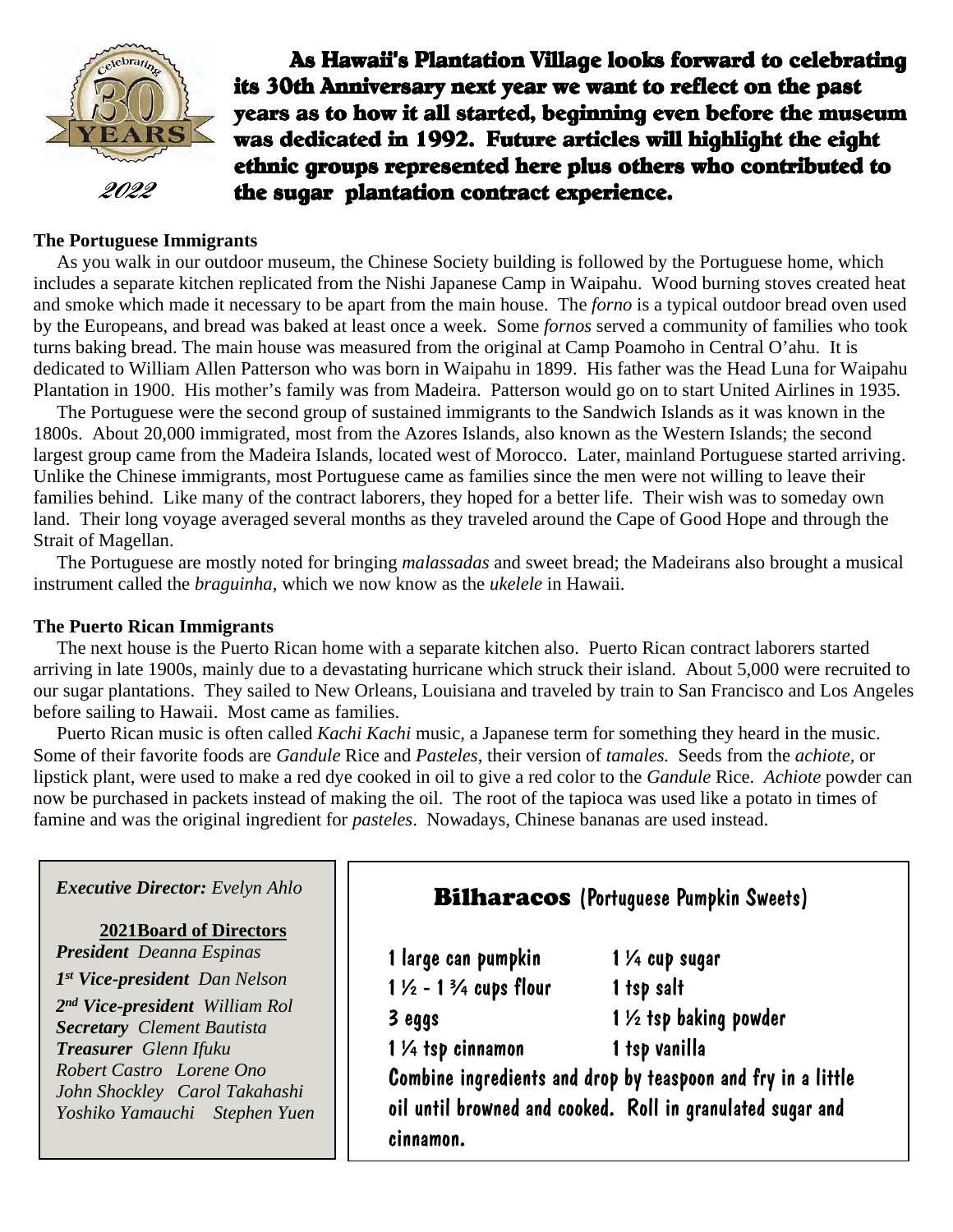#### Special Guest: BARBARA KAWAKAMI

Story by Lorene Ono

 On December 18, 2021 we were fortunate to have author Barbara Kawakami visit us at the Village for an informal interview followed by a delicious pot luck luncheon and cake to celebrate her 100<sup>th</sup> birthday, which was a few months earlier. Barbara's books include "Japanese Immigrant Clothing in Hawaii 1885-1941" published in 1993, and "Picture Bride Stories" published in 2016. She is currently writing her third book, an autobiography that we are all looking forward to reading after hearing some of the stories she shared with us. Her knowledge of Japanese immigrant culture and clothing keeps her busy answering phone calls and inquiries, so she expressed it was "relaxing" to get away and visit with us.

 Because her mother was a widow raising and providing for her young children, Barbara could not go to high school. Instead, she learned dressmaking and made that her profession. Later she attained her high school diploma, and in her 50's began college, earning not only a BS in Fashion Design, but also attaining a MA in Asian Studies.

 Barbara has a very positive outlook on her past life. She told us stories of walking barefoot at age 7 or 8 with her older brother to pick and haul keawe beans to be sold to a hog farmer for 10 cents a bag; her father's plantation boss bringing



She brought some of her sketches of clothes she had designed in her dressmaking days, and you can add fashion

illustration to her many talents. She also donated a tailor's ruler that belonged to her older sister. It was because of her expertise and knowledge of immigrant clothing that we sought her advice on some items that were recently donated to our Country Store, and their historical importance to our archives.

**Printed Cotton Flour Sacks:** About 3 dozen assorted printed fabric pieces were donated to us, all washed and neatly pressed and folded. Barbara had written in her first book that Issei mothers had made clothing from printed feed and flour sacks. Upon seeing the fabric we had received, she advised us to keep them as they were rare. (My guess is it is pre-WWII, but it has been hard tracking the manufacturer and the story behind the Hawaiian printed bags). The father of one of our volunteers owned a plantation store on Kauai, and she recalls that her father would have to provide her mother with three 100-lb pig meal and barley printed bags so that the three daughters would have printed dresses for school.





**Cotton Plantations in Hawaii:** 2 washi type paper bags labeled "Waianae Pure Cotton" with Japanese wording was another interesting donation made to the Country Store. They are so delicate that we are still attempting to resolve how to keep it from further deterioration. Coincidentally, Barbara told us her widowed mother, among other work she did to provide for her children, grew cotton in their yard in Waipahu. The whole cotton bolls would be picked and sold to the Yabuki factory/manufacturer who would clean the cotton and sell it, probably for making futon. She did not know about the Waianae cotton but it seems they were producing cotton to be sold to other Japanese families.

 If any of our readers have information about the company that produced the Hawaiian printed flour or feed sacks, or about the Waianae cotton company, please email me at lyono2015@hotmail.com.

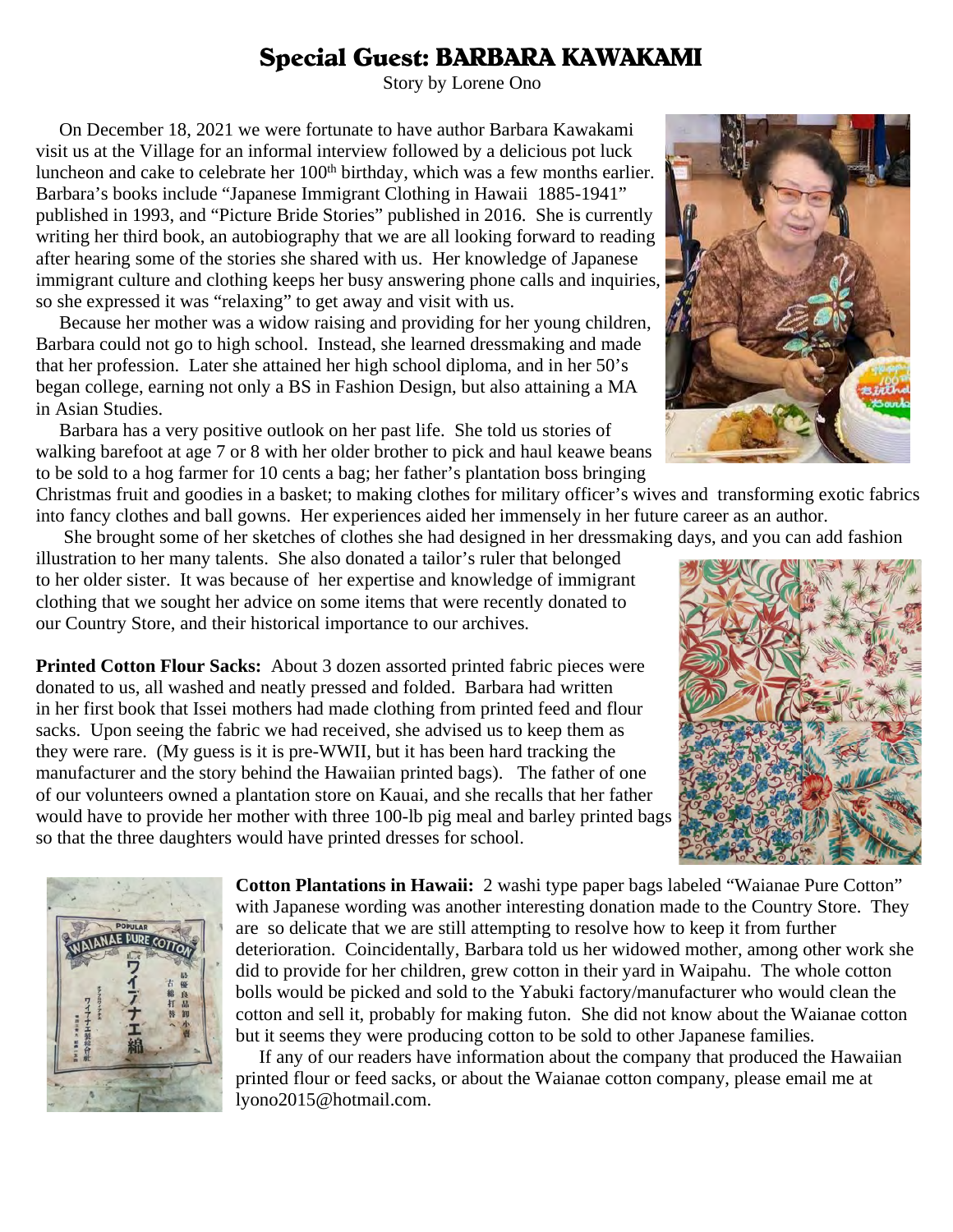# Become a member or renew today! Become a member or renew today!

through our emails and newsletters. If you haven't become a member through our emails and newsletters. If you haven't become a member look forward to seeing you at our future events and staying in touch look forward to seeing you at our future events and staying in touch or send your check to 98-695 Waipahu Street, Waipahu, HI 96797. or send your check to 98-695 Waipahu Street, Waipahu, HI 96797. If you are already a member, we thank you for your support and ways you can contribute to keeping the legacy of our plantation If you are already a member, we thank you for your support and ways you can contribute to keeping the legacy of our plantation fore-bearers alive. You can call us (808) 677-0110 to charge fore-bearers alive. You can call us (808) 677-0110 to charge yet, now is the ideal time to join our ohana and learn about yet, now is the ideal time to join our ohana and learn about

## We welcome you to our ohana!

and vital institution in our community. Benefits for membership levels are participation in our events throughout the year keeps the Village a lively Become a member of Hawaii's Plantation Village! Not only does your membership help sustain the daily operations of the Village, but your the following:

### Individual (\$25) or Senior (\$20)

Invitations to special events, exhibits, and cultural and heritage Free admission and guided tour for one year for one person. 10% discount on purchases of our crafters' products celebrations

In addition to the invitations and discounts noted above, higher level memberships have the following additional admissions/tour benefits:

### Family Plus (\$45)

Free admission & guided tour for 2 adults & children under 18 years at your address

# Double Seniors (\$25)

Free admission & guided tour for 2 guests (62 years or older)

# Hoe Hana (\$100-\$249)

Free admission & guided tour for 5 guests

Free admission & guided tour for 6 guests Wai Hana (\$250-\$499)

Free admission & guided tour for 7 guests Luna (\$500-749)

#### Volu nten<br>Jo Needed:

Ě ֧֧֧֧֧֧֧֧֧֧֧֧֧֧֧֧֧֧֧֧֧֚֚֚֚֚֚֚֚֚֚֚֚֚֚֚֚֚֝֝֝֓֝֬֝֓֝֬֝֬֝֬֝֬֝֬֓֬֝֬֝֬֝֬֝֬֬ We have many nii:<br>cii: .<br>. opportu ֧֪֬֝֝֬֝֬֝֬֝֬֝֬֝֝֬֝֬֝֬֝֝֬֝֬֝֬֝֝**֟** nities for v  $\frac{1}{2}$ nte er service at Hawš aii'sPla ntatio nVilla ge. W eneed $\ddot{\phantom{0}}$ doce nts to le ad $\Xi$ urs; g oundsk eepin g1 andgeneral h ouse cle anin , g<br>co mputer sa vvy.<br>. volu nte ers; a ndevery onewhowants to offer  $\pm$ eir services to us.

Ple ase call o ur office Monday to Frid ay.

**Friends of Waipahu Cultural Garden Park** 94-695 Waipahu Street Waipahu, HI 96797